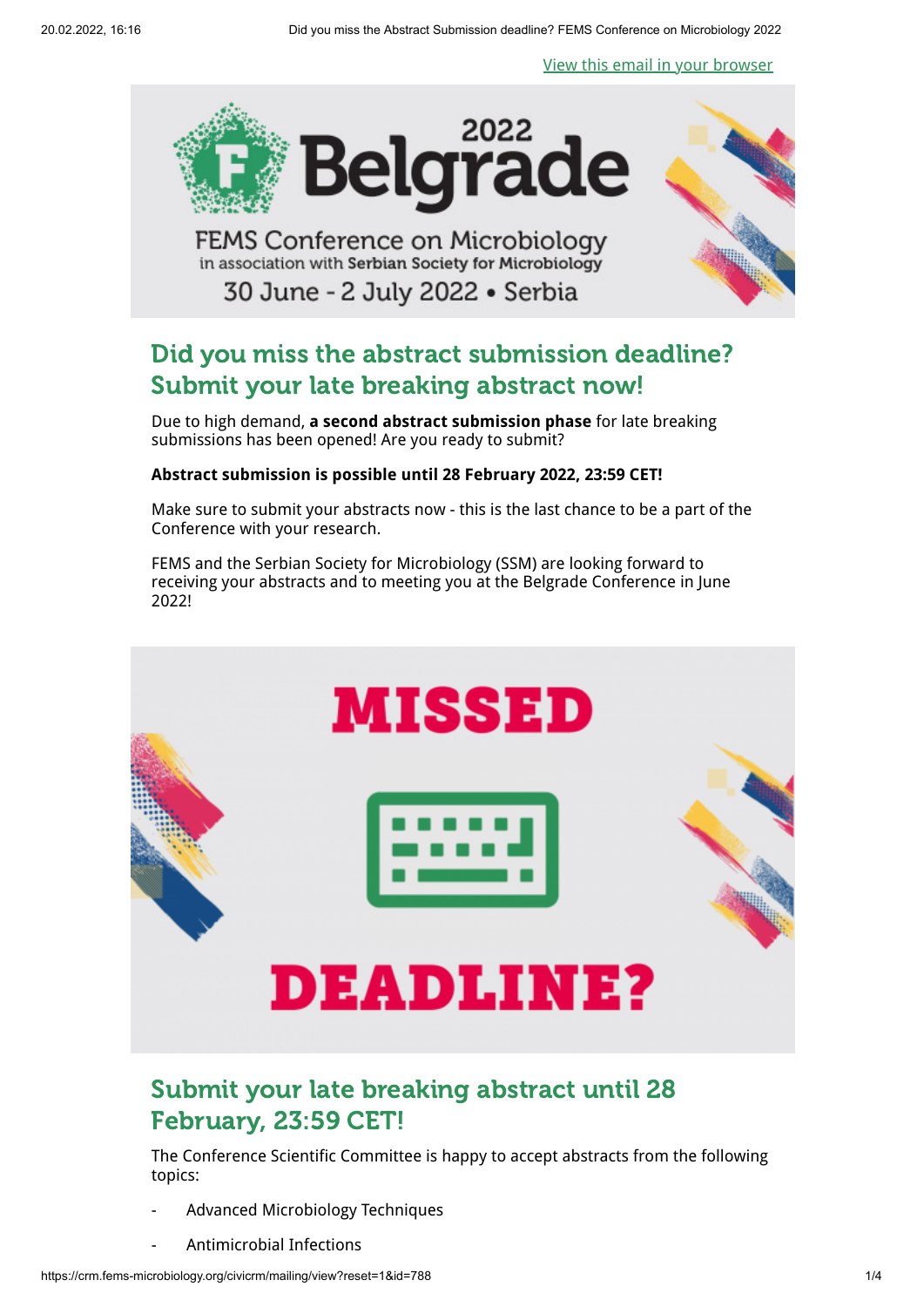- Biotechnology and Industrial Microbiology
- Emerging and Re-Emerging Infections (Fungal, Bacterial, Viral, Parasitic)
- Environmental Microbiology
- Food Microbiology
- Miscellaneous
- Plant Microbiology
- FEMS-sponsored projects

Late Breaking Abstract Submission is possible until 28 February 2022, 23:59 CET. Read our abstract guidelines [here](https://www.femsbelgrade2022.org/abstract-submission-guidelines) or submit via the link below!

Please note that grant applications cannot be accepted at this stage.

[SUBMIT NOW](https://crm.fems-microbiology.org/user/login)



## Delivering Events: Safety first!

### **Present your science, in any case!**

FEMS Conference on Microbiology 2022 is planned as an in person scientific event, where after three long years, our scientific, professional and business community should gather again.

In case of force majeure and enforced restrictive measures mitigating COVID-19, newly presented or still in force at the time of the Conference, the Conference will offer abstract presenters a virtual alternative to present their poster, on which you will be duly informed.

[Find out more about our COVID measures](https://www.femsbelgrade2022.org/covid-19-information)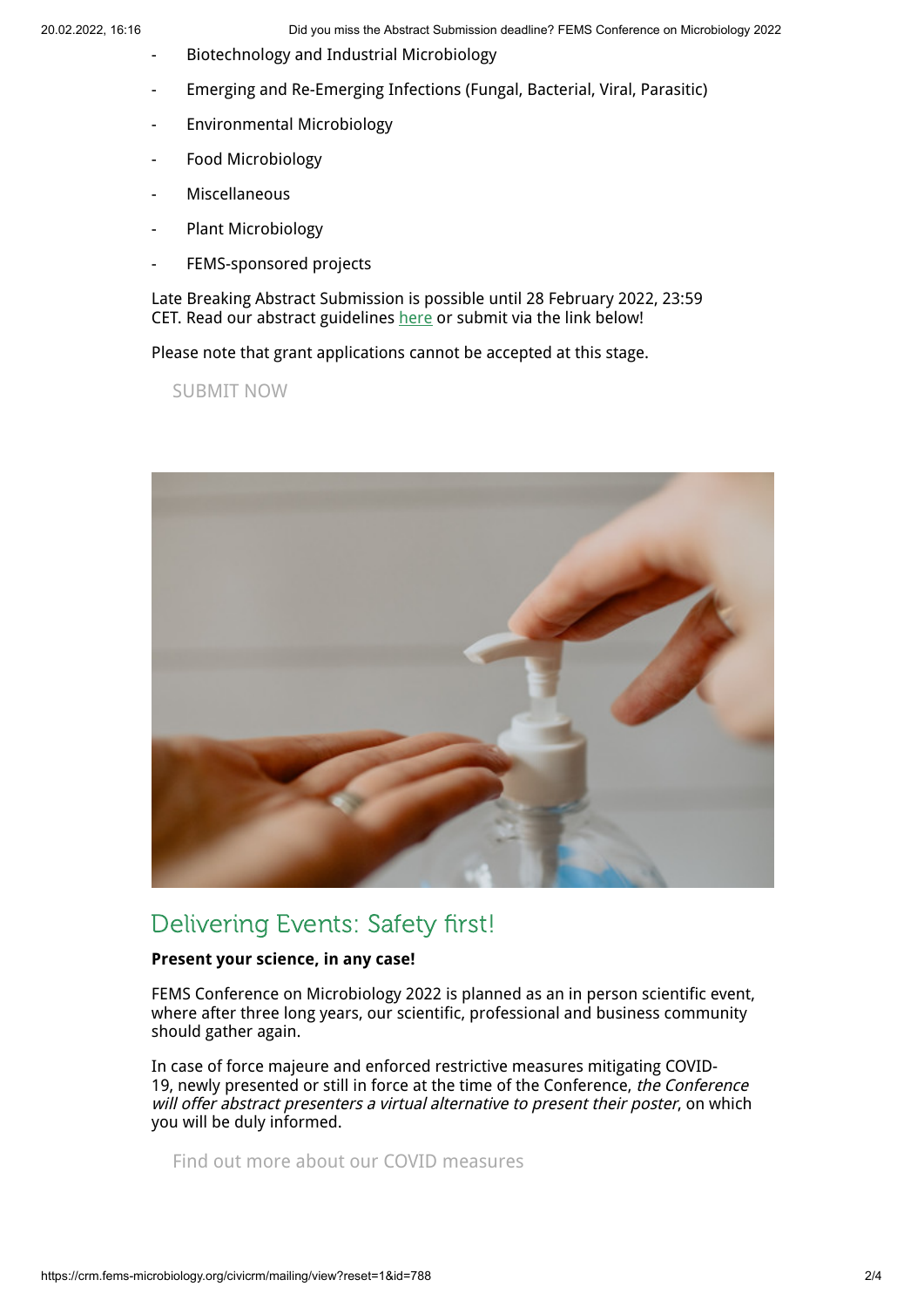

## Preliminary Programme

Have a look at our preliminary programme overview with confirmed lecturers to date and titles of their lectures [here.](https://www.femsbelgrade2022.org/programme-overview-speakers)

We expect another 30 international experts as invited lecturers and will continue to update you on the newest editions of the Conference programme.

Let us know on Twitter which session you are looking forward to the most! Tweet #FCOM22

### [BROWSE PROGRAMME](https://www.femsbelgrade2022.org/programme)

You can find up-to-date information and links to the registration system on the conference website at [www.femsbelgrade2022.org.](http://www.femsbelgrade2022.org/)

We are looking forward to a great experience for all involved!





Questions? Contact [belgrade2022@fems-microbiology.org](mailto:belgrade2022@fems-microbiology.org)